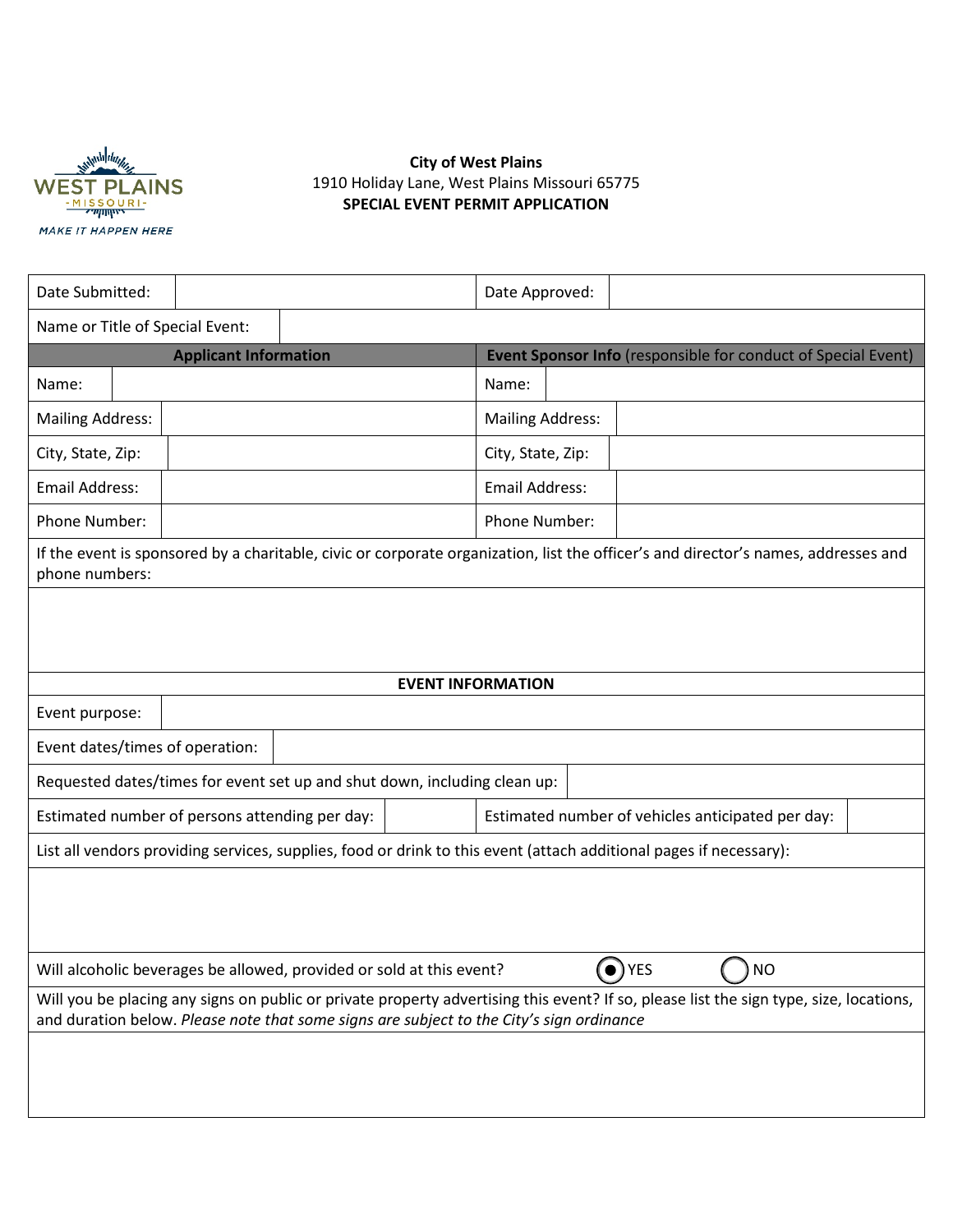Name, address, phone number, and contact name of security company retained, if any, and a description of their contracted duties for this event:

Description, location, and illustration of the planned use of lighting, music, loudspeakers, live bands, or sound systems, if any, and the type and locations of speakers and other audio and lighting equipment (attach additional pages if necessary). Please note that loud sounds and music may be subject to the City's sound ordinance.

Description of the planned disposal of sanitary waste and sewage, including toilet facilities and the disposal of garbage, trash and refuse (attach additional pages as necessary).

Description or plan for fire protection, including a map specifying the location of fire lanes and water supply for fire control (attach additional pages as necessary).

Description or plan for providing emergency medical services, as may be needed during the event (attach additional pages as necessary).

Provide a copy of certificate of insurance for general liability and property damage, stating limits of coverage, unless waived by the City Administrator. Attached? YES/NO

State the address of the Special Event, and include a description or map illustrating the event site, including lots, existing buildings, parking areas (both on and off street), drive areas and access lanes (attach additional pages if necessary).